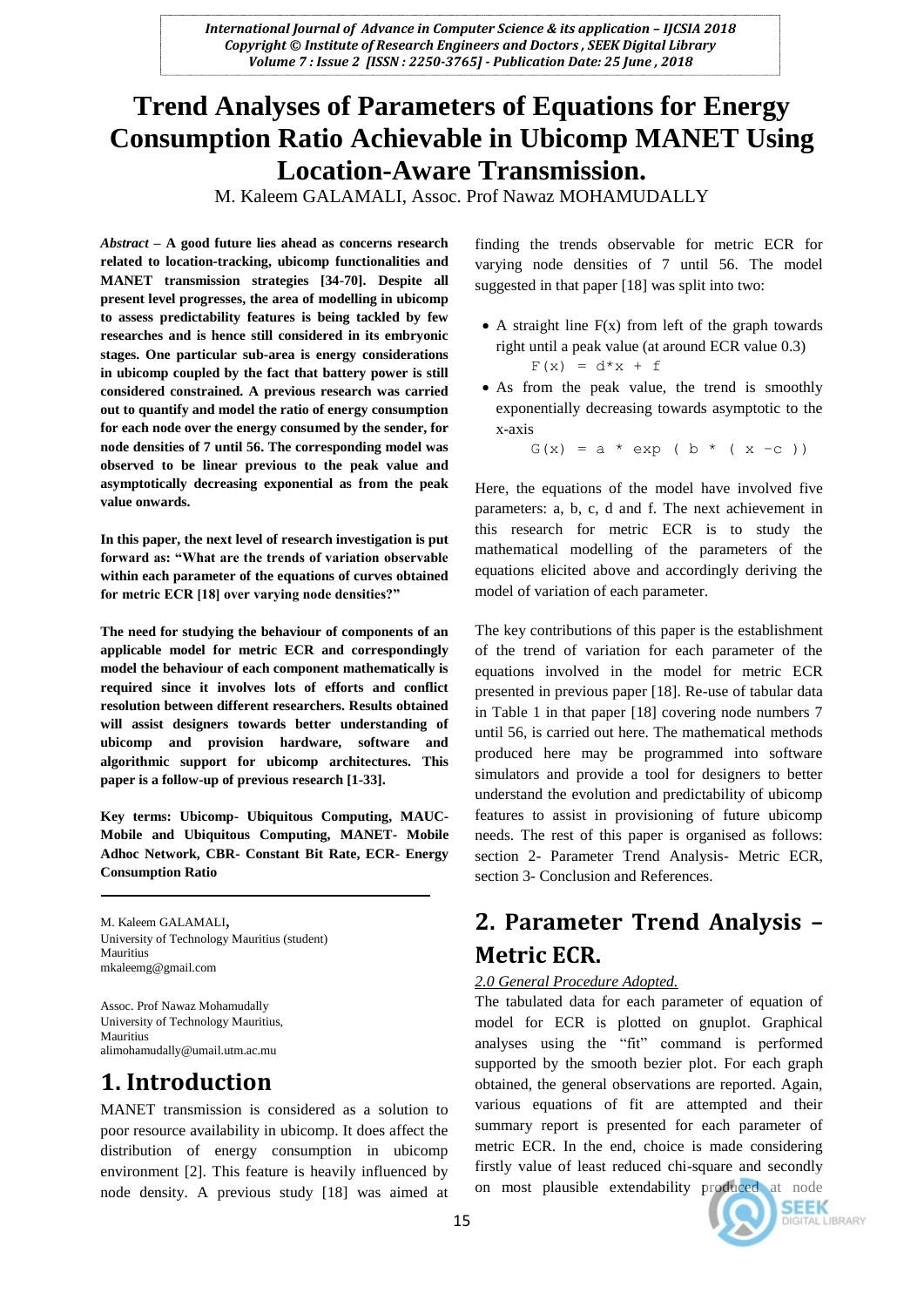numbers 80, 100 and 120. Finally, values of parameters for each ECR parameter of equation is also noted.

#### *2.1 Trend Analysis – ECR parameter "a".*

The curve depicts a rapid drop from node number 7 until about 14, then shows an increasing tendency towards flattening at about node number 43 and then continues with a slowly decreasing tendency. The curve is not a clean oscillation nor has symmetrical properties. Exponential and logarithmic trends are combined here.



A summary of potentially applicable equations of trend is provided below:

|                            | 1. $F(x) = (a*(x-d)^{k}) / (exp((b*(x-d)^{h}))$<br>$+C)$ ) |                       |  |
|----------------------------|------------------------------------------------------------|-----------------------|--|
| + $f^*(x-d)^{-2}$ * log(x) |                                                            |                       |  |
|                            | Ch_sq = 4.571 46 ( $e^{-0.5}$ ) F(80) = 6.461 169 549      |                       |  |
|                            | $F(100) = 6.418915272$ $F(120) = 6.372342420$              |                       |  |
|                            | 2. $F(x) = (a*(x-d)^{k}) / (exp((b*(x-d)^{h}) + c)) +$     |                       |  |
|                            | $f^*(x-d)^{-1} * log(x)$                                   |                       |  |
|                            | $Ch_sq = 4.11043 (e^{-0.5})$                               | $F(80) = 6.428815497$ |  |
|                            | $F(100) = 6.355111966$                                     | $F(120) = 6.273$ 719  |  |
|                            | 3. $F(x) = 1*x^3 + m * x^2 + n*x + o$                      |                       |  |
|                            | Ch_sq = $5.233$ 71 (e <sup>-05</sup> )                     | $F(80) = 6.1174198$   |  |
|                            | $F(100) = 5.307807$                                        | $F(120) = 3.8380$     |  |
|                            | 4. $F(x) = 1*(x-p)^3 + m * (x-p)^2 + n*(x-p) + o$          |                       |  |
|                            | $Ch\_sq = 5.35002(e^{-0.5})$                               | $F(80) = 6.117422$    |  |
|                            | $F(100) = 5.307815$                                        | $F(120) = 3.838058$   |  |

#### **Choice of best fit for ECR parameter a**

The equation in part 2 above has been selected because of both smallest reduced chi-square value obtained and good extendability. The parameters for best fit are:

 $a = 11.972$ ,  $b = 77.2973$ ,  $c = -75.6539$ ,  $d = -3.31317$ , f = 32.011 4 , h = 0.036 268 2 , i = 1.647 25 , k = 3.268 36.

## *2.2 Trend Analysis – ECR parameter "b".*

The curve depicts a rapidly increasing value towards reaching a maximum turning point at node number 20 after which a mild shade of damped oscillation with decreasing amplitude spread over wide range of node numbers. Curve does not show symmetrical properties.



A summary of potentially applicable equations of trend is provided below:

|    | 1. $F(x) = a * sin (b*x) + c$                          |                         |
|----|--------------------------------------------------------|-------------------------|
|    | $Ch$ <sub>sq</sub> = 0.000 908 151                     | $F(80) = -0.726310908$  |
|    | $F(100) = -0.788728752$                                | $F(120) = -0.746401523$ |
| 2. | $F(x) = (a/x) * sin$                                   | $(b*x) + c$             |
|    | $Ch$ <sub>sq</sub> = 0.000 397 595 $F(80) = -0.738420$ |                         |
|    | $F(100) = -0.753486$ $F(120) = -0.752390747$           |                         |
| 3. | $F(x) = a * xd * sin$                                  | $(b*x) + c$             |
|    | $Ch\_sq = 0.000$ 358 $F(80) = -0.742$ 766              |                         |
|    | $F(100) = -0.7466308$ $F(120) = -0.748413$             |                         |

#### **Choice of best fit for ECR parameter b**

The equation in part 3 above has been selected because of both smallest reduced chi-square value obtained and good extendability. The parameters for best fit are:

 $a = -2.82055$ ,  $b = 0.219344$ ,  $c = -0.746475$ , d= 1.505 57

## *2.3 Trend Analysis – ECR parameter "c".*

The curve depicts an oscillation with minimum point at node number 15 and maximum point at node number 41. The curve does not show symmetrical properties.

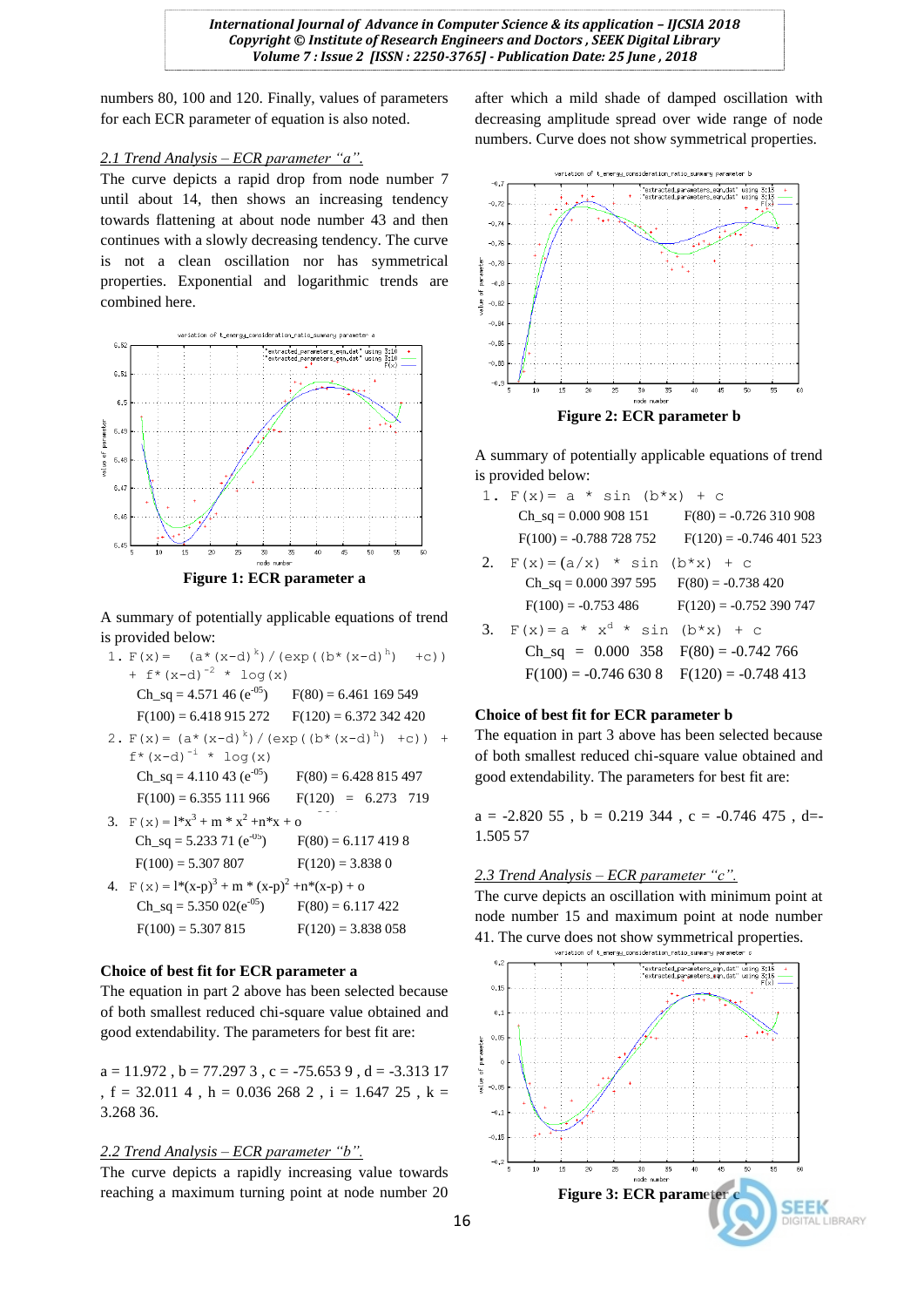A summary of potentially applicable equations of trend is provided below:

1. 
$$
F(x) = a*x^3 + b*x^2 + c*x + d
$$
  
\nCh\_sq = 0.001 382 9  
\n2.  $F(x) = a*x^3 + b*x^2 + c*x + (d*x) / exp(x)$   
\nCh\_sq = 0.000 901 577  $F(80) = -1.563 695$   
\n $F(100) = -5.010 69$   $F(120) = -11.208 026$   
\n3.  $F(x) = a * sin (b*x) + d$   
\nCh\_sq = 0.001 239 68  $F(80) = -0.057 833$   
\n $F(100) = 0.148 319$   $F(120) = -0.057 993$   
\n4.  $F(x) = a * sin (b * (x - c)) + d$   
\nCh\_sq = 0.001 214 65  $F(80) = -0.029 634$   
\n $F(100) = 0.145 116$   $F(120) = -0.096 009 5$   
\n5.  $F(x) = a * x * sin (b * (x - c)) + d$   
\nCh\_sq = 0.001 581 81  $F(80) = -0.413 238 330$   
\n $F(100) = 0.197 394$   $F(120) = 0.368 505$   
\n6.  $F(x) = a * log(x) * sin (b * (x - c)) + d$   
\nCh\_sq = 0.001 308 48  $F(80) = -0.118 045 820$ 

- $F(100) = 0.185\,035\,948$   $F(120) = -0.073\,590$ 7.  $F(x) = (a/x) * sin (b*(x - c)) + d$  $Ch_sq = 0.000 840$  $F(80) = 0.061816010$ 
	- $F(100) = 0.079216$  $F(120) = 0.036 205 056$
- 8.  $F(x) = a * x^f * sin (b * (x c)) + d$  $Ch_sq = 0.000 851 317$   $F(80) = 0.064 518$  $F(100) = 0.080213$   $F(120) = 0.044621$

## **Choice of best fit for ECR parameter c**

The equation in part 7 above has been selected for smallest ch\_sq and good extendability. The parameters of best fit are:

 $a = -3.30223$ ,  $b = 0.127968$ ,  $c = 6.26447$ ,  $d = 0.0613619$ 

### *2.4 Trend Analysis – ECR parameter "d".*

The curve depicts generally an increasing tendency with some unclean non symmetrical oscillations.



**Figure 4: ECR parameter d**

A summary of potentially applicable equations of trend is provided below:

| 1. $F(x) = d * x + f$                           |                                             |
|-------------------------------------------------|---------------------------------------------|
| $Ch_sq = 1.40534$ $F(80) = 6.553$               |                                             |
| $F(100) = 7.467$                                | $F(120) = 8.3809$                           |
| 2. $F(x) = d * x + (f/x)$                       |                                             |
| $Ch_sq = 1.26156$ $F(80) = 8.164$               |                                             |
| $F(100) = 10.041$ $F(120) = 11.942895$          |                                             |
| 3. $F(x) = a * x + (b/exp(x)) + c$              |                                             |
|                                                 | $Ch_sq = 1.20762$ $F(80) = 7.034015658$     |
|                                                 | $F(100) = 8.189198$ $F(120) = 9.344381708$  |
| 4. $F(x) = a * x + b/(x * exp (c * xd))$        |                                             |
| $Ch$ <sub>Sq</sub> = 1.322 17 F(80) = 7.926 667 |                                             |
|                                                 | $F(100) = 9.979631957$ $F(120) = 12.342619$ |
| 5. $F(x) = a * x + (b/(x * exp (c * xd))) + f$  |                                             |
| $Ch_sq = 1.26329$ $F(80) = 7.262$               |                                             |
| $F(100) = 8.5403195$ $F(120) = 9.818652$        |                                             |
| 6. $F(x) = a * x+b/(exp(x)) + c * log(x)$       |                                             |
|                                                 | $Ch_sq = 1.23504$ $F(80) = 6.401732374$     |
| $F(100) = 7.080460367$                          | $F(120) = 7.716057421$                      |

#### **Choice of best fit for ECR parameter d**

The equation in part 6 above has been selected even if its reduced ch\_sq is not smallest; its extendability is more stable. The parameters of best fit are:

 $a = 0.022$  148 2,  $b = 4469.27$ ,  $c=1.05656$ 

#### *2.5 Trend Analysis – ECR parameter "f".*

Generally the curve depicts a decreasing tendency with some slight oscillations. The curve does not show symmetrical properties.



A summary of potentially applicable equations of trend is provided below:

1.  $F(x) = d * x + f$ Ch\_sq =  $0.065$  797 5 F(80) = 1.668 744 035 F(100)= 1.142 174 472 F(120)=0.615 604 908 2.  $F(x) = a / exp ( (b*x) + c) + d$ 

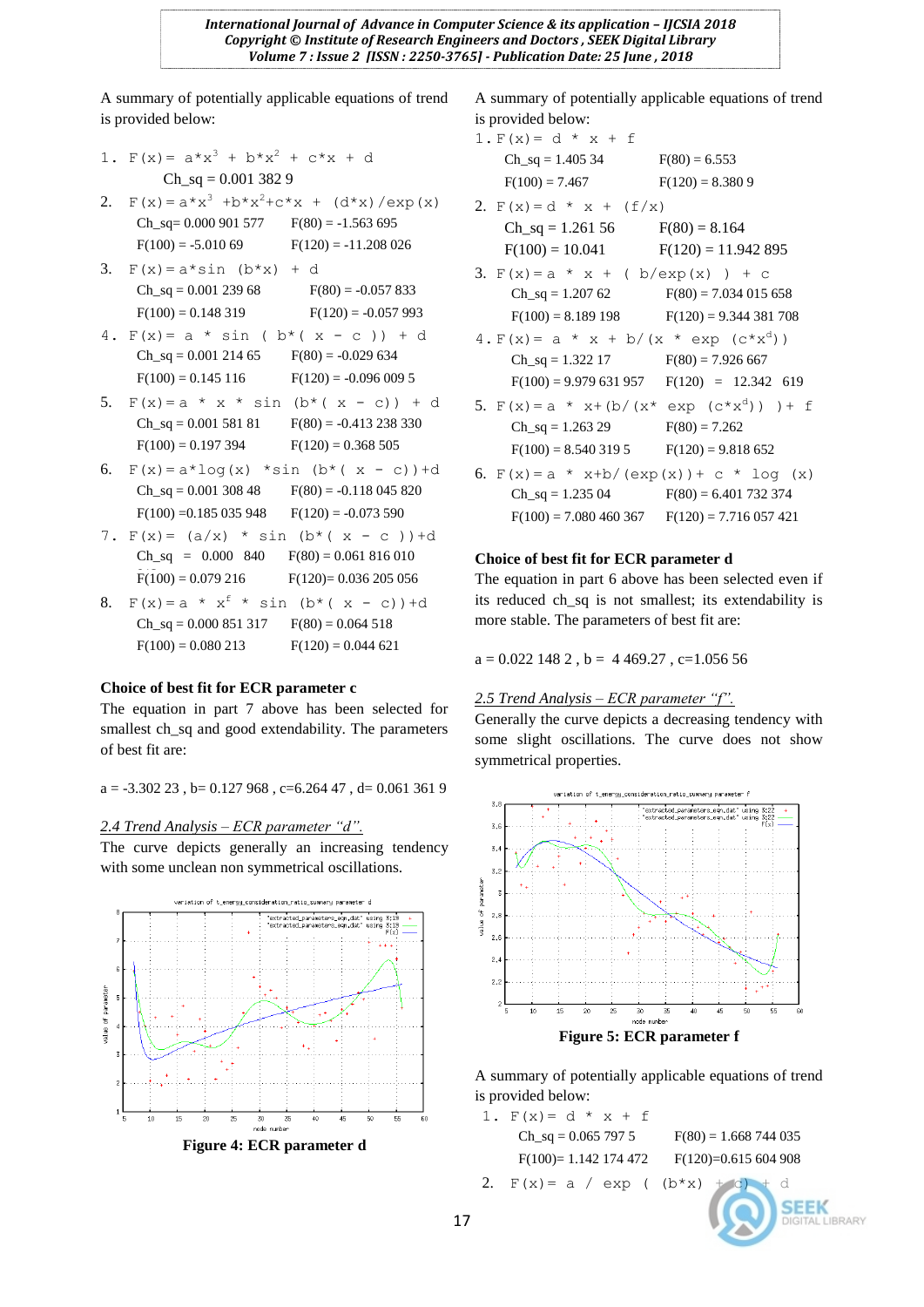Ch sq = 0.069 518 6 F(80) = 1.768 888 961  $F(100) = 1.341 777 667$   $F(120) = 0.943 264 949$ 

- 3.  $F(x) = a / exp ((b*x<sup>0.75</sup>) + c) + d$ Ch sq =  $0.072$  980 8 F(80) = 1.898 321  $F(100) = 1.552367555$   $F(120) = 1.234098811$
- 4.  $F(x) = (a * x) / exp ((b * x) + c) + d$ Ch\_sq =  $0.058$  059 5 F(80) = 2.125 580 666  $F(100) = 2.077 057 266$   $F(120) = 2.062 519 946$
- 5.  $F(x) = ((a*x^f) + h)/exp ((b*x) + c) + d$  $Ch_sq = 0.0655105$   $F(80) = 1.430777002$  $F(100) = 0.832\,043\,412$   $F(120) = 0.288\,542\,710$
- 6.  $F(x) = (a * x^f) / exp$  $((b*x)+c) + d$  $Ch_sq = 0.059137$   $F(80) = 2.198520$  $F(100) = 2.170586$   $F(120) = 2.164044$

### **Choice of best fit for ECR parameter f**

The equation in part 4 above has been selected because of smallest reduced chi-square value obtained and good extendability. The parameters for best fit are:

 $a = 0.013973$ ,  $b = 0.0722522$ ,  $c = -2.99216$ ,  $d =$ 2.056 79

# **3. Conclusion.**

This piece of research was aimed at and has developed the applicable models of trends of the parameters of equations for the metric ECR in a MANET topography of 300  $x$  300 m<sup>2</sup>. The models put forward comprise of advanced mathematical equations which may assist in studying MANETs for MAUC environment from a software engineering view. The proposed mathematical procedure can be used to formulate computational algorithms to be integrated in software simulators for appropriate studies of MANET evolutions. The experiments here were executed in NS-2 over linux. The plottings and "fit" attempts were carried out in gnuplot. Criteria used for evaluating best fit remain smallest reduced chi-square values and best extendability of equations obtained.

Assumptions stated in previous paper [18] are carried forward here also. The applicability of gnuplot and its accuracy levels for such studies is also assumed as correct.

Further work identified remain: formulating methods of predictability for metric ECR and its trend and reporting observations of certain critical values identified.

# **References**

M. Kaleem GALAMALI, Assoc. Prof Nawaz MOHAMUDALLY, Towards Dependable Pervasive Systems-A Position and Vision Paper, CEET 2014

- [2] M. Kaleem GALAMALI, Assoc. Prof Nawaz MOHAMUDALLY, Model of Energy Savings achievable with Location-aware Node-to-Node Transmission in UbiComp , CEET 2014
- [3] M. Kaleem GALAMALI, Assoc. Prof Nawaz MOHAMUDALLY, Model of Energy Savings achievable with Location-aware Node-to-Node Transmission in UbiComp Using Location Refresh Intervals, CEET 2014
- [4] M. Kaleem GALAMALI, Assoc. Prof Nawaz MOHAMUDALLY, Model of Energy Savings achievable with Location-aware Transmission in UbiComp Using Relays, CEET 2014
- [5] M. Kaleem GALAMALI, Assoc. Prof Nawaz MOHAMUDALLY, Mathematical modeling of need of exact number of relays to ensure seamless mobility in mobile computing, CEET 2014
- [6] M. Kaleem GALAMALI, Assoc. Prof Nawaz MOHAMUDALLY, Modelling of need for multiple relays for ensuring seamless mobility, CEET 2014
- [7] M. Kaleem GALAMALI, Assoc. Prof Nawaz MOHAMUDALLY, Investigation of prominence of placements of relays in a ubicomp topography,
- [8] M. Kaleem GALAMALI, Assoc. Prof Nawaz MOHAMUDALLY, Model of energy savings achievable with location-aware transmission in ubicomp using optimised number of relays.
- [9] M. Kaleem GALAMALI, Assoc. Prof Nawaz MOHAMUDALLY, Investigation of Prominence of Placements of Optimised Number of Relays in a Ubicomp Topography using Location-Aware Transmission, CEET 2015.
- [10] M. Kaleem GALAMALI, Assoc. Prof Nawaz MOHAMUDALLY, Extending Node Battery Availability in Ubicomp with Location-Aware Transmission, CEET 2015.<br>M. Kaleem GALAMALI, Assoc. Prof Nawa
- [11] M. Kaleem GALAMALI, Assoc. Prof Nawaz MOHAMUDALLY, Extending Node Battery Availability in Ubicomp with Location-Aware Transmission using Location Refresh Intervals, CEET 2015.
- [12] M. Kaleem GALAMALI, Assoc. Prof Nawaz MOHAMUDALLY, Extending Node Battery Availability in Ubicomp with Location-Aware Transmission using Uniformly Placed Relays, CEET 2015.
- [13] M. Kaleem GALAMALI, Assoc. Prof Nawaz MOHAMUDALLY, Extending Node Battery Availability in Ubicomp with Location-Aware Transmission Using Optimally Placed Relays, CEET 2015.
- [14] M. Kaleem GALAMALI, Assoc. Prof Nawaz MOHAMUDALLY, Model of Sender Node Energy Savings Achievable with Location-Aware MANET Transmission in Ubicomp. ACCN 2016
- [15] M. Kaleem GALAMALI, Assoc. Prof Nawaz MOHAMUDALLY, Model of Overall Node Energy Savings Achievable with Location-Aware MANET Transmission in Ubicomp. ACCN 2016
- [16] M. Kaleem GALAMALI, Assoc. Prof Nawaz MOHAMUDALLY, Model of Sender Node Extra Energy Savings Achievable in MANET Against Direct Node-to-Node Transmission Using Location-Aware Transmission in Ubicomp. ACCN 2016
- [17] M. Kaleem GALAMALI, Assoc. Prof Nawaz MOHAMUDALLY, Model of Overall Node Extra Energy Savings Achievable in MANET against Direct Node-to-Node Transmission Using Location-Aware Transmission in Ubicomp. ACCN 2016
- [18] M. Kaleem GALAMALI, Assoc. Prof Nawaz MOHAMUDALLY, Model of Energy Consumption Ratio Achievable in MANET Using Location-Aware Transmission in Ubicomp. ACCN 2016
- [19] M. Kaleem GALAMALI, Assoc. Prof Nawaz MOHAMUDALLY, Model of Minimum Energy Consumption Ratio Achievable in MANET Using Location-
- Aware Transmission in Ubicomp. ACCN 2016<br>M. Kaleem GALAMALI, Assoc. Prof<br>MOHAMUDALLY, Model of Maximum [20] M. Kaleem GALAMALI, Assoc. Prof Nawaz MOHAMUDALLY, Model of Maximum Energy<br>Consumption Ratio Achievable in MANET Using Location Consumption Ratio Achievable in MANET Using

**DIGITAL LIBRARY**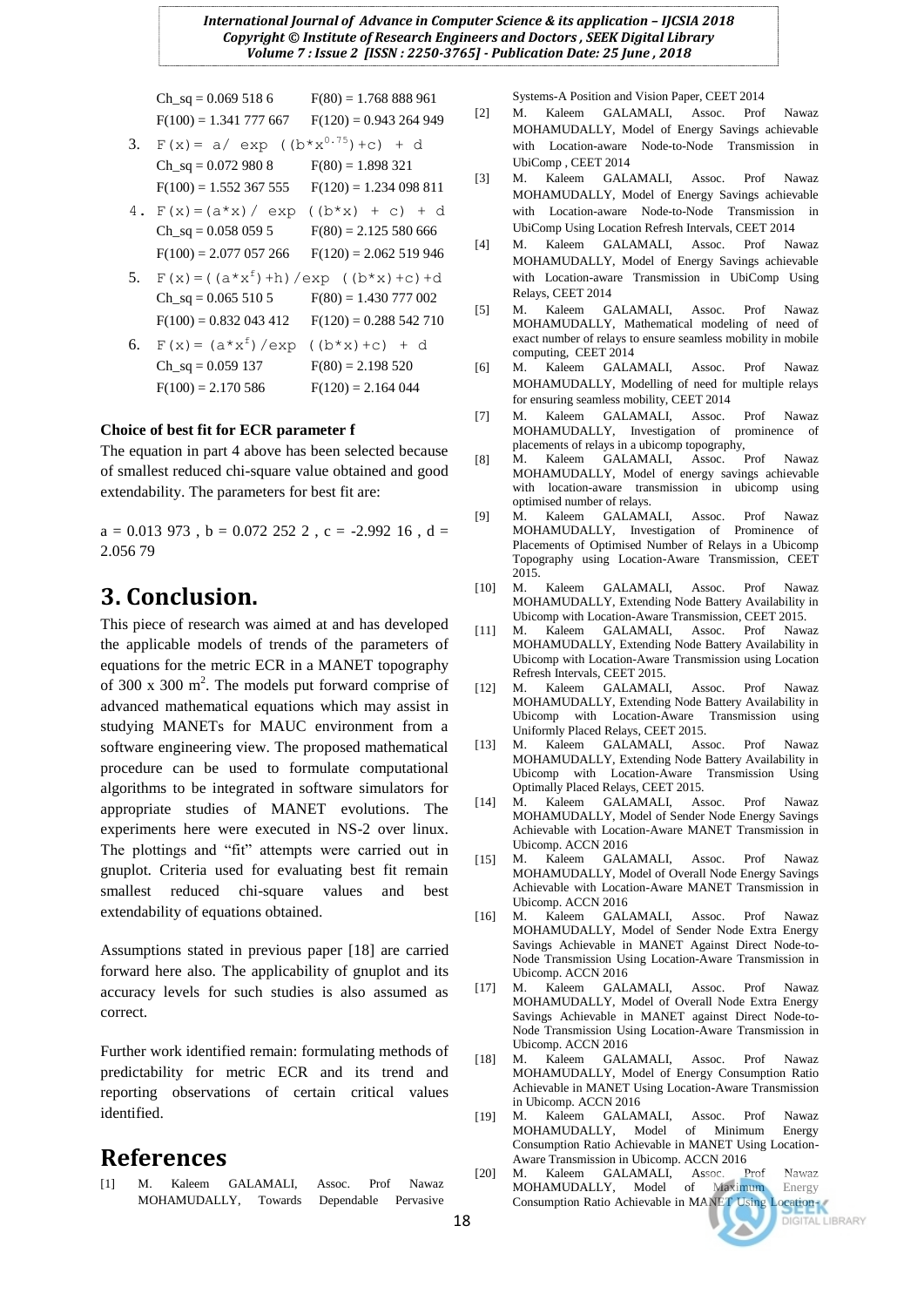Aware Transmission in Ubicomp. ACCN 2016

- [21] M. Kaleem GALAMALI, Assoc. Prof Nawaz MOHAMUDALLY, Model of Overall Energy Consumption Fairness Ratio Achievable in MANET Using Location-Aware Transmission in Ubicomp. ACCN 2016
- [22] M. Kaleem GALAMALI, Assoc. Prof Nawaz MOHAMUDALLY, Model of Overall Energy Consumption Fairness Proportion Achievable in MANET Using Location-Aware Transmission for Ubicomp, CEET 2016
- [23] M. Kaleem GALAMALI, Assoc. Prof Nawaz MOHAMUDALLY, Model of Minimum Fairness Proportion Achievable in MANET Using Location-Aware Transmission for Ubicomp, CEET 2016
- [24] M. Kaleem GALAMALI, Assoc. Prof Nawaz MOHAMUDALLY, Model of Maximum Fairness Proportion Achievable in MANET Using Location-Aware Transmission for Ubicomp, CEET 2016
- [25] M. Kaleem GALAMALI, Assoc. Prof Nawaz MOHAMUDALLY, Model of Sender Fairness Proportion Achievable in MANET Using Location-Aware Transmission for Ubicomp, CEET 2016<br>M. Kaleem GALAM
- [26] M. Kaleem GALAMALI, Assoc. Prof Nawaz MOHAMUDALLY, Model of Distance Travelled by packets in MANETs using Location-Aware Transmission for Ubicomp, CEET 2016
- [27] M. Kaleem GALAMALI, Assoc. Prof Nawaz MOHAMUDALLY, Model of Maximum CBR Distance Travelled by packets in MANETs using Location-Aware Transmission for Ubicomp, CEET 2016
- [28] M. Kaleem GALAMALI, Assoc. Prof Nawaz MOHAMUDALLY, Model of Minimum CBR Distance Travelled by packets in MANETs using Location-Aware Transmission for Ubicomp, CEET 2016
- [29] M. Kaleem GALAMALI, Assoc. Prof Nawaz MOHAMUDALLY, Model of Range CBR Distance Experienced by Transmissions in MANETs using Location-Aware Transmission for Ubicomp, CEET 2016
- [30] M. Kaleem GALAMALI, Assoc. Prof Nawaz MOHAMUDALLY, Trend Analyses of Parameters of Equations for Sender Node Energy Savings Achievable in ubicomp MANETs using Location-Aware Transmission, ACCN 2017.
- [31] M. Kaleem GALAMALI, Assoc. Prof Nawaz MOHAMUDALLY, Trend Analyses of Parameters of Equations for Overall Node Energy Savings Achievable in ubicomp MANETs using Location-Aware Transmission, ACCN 2017
- [32] M. Kaleem GALAMALI, Assoc. Prof Nawaz MOHAMUDALLY, Trend Analyses of Parameters of Equations for Sender Node Extra Energy Savings Achievable in MANET against Direct Node-to-Node Location-Aware Transmission, ACCN 2017.
- [33] M. Kaleem GALAMALI, Assoc. Prof Nawaz MOHAMUDALLY, Trend Analyses of Parameters of Equations for Overall Nodes Extra Energy Savings Achievable in MANET against Direct Node-to-Node Location-Aware Transmission, ACCN 2017.
- [34] Markus Bylund and Zary Segall, Towards seamless mobility with personal servers, 2004.
- [35] Masugi Inoue, Mikio Hasegawa, Nobuo Ryoki and Hiroyuki Morikawa, Context-Based Seamless Network and Application Control, 2004
- [36] Xiang Song, Umakishore Ramachandran, MobiGo: A Middleware for Seamless Mobility, College of Computing Georgia Institute of Technology, Atlanta, GA, USA, August 2007
- [37] Budzisz, Ferrús, R., Brunstrom A., Grinnemo, K, Fracchia, R., Galante, G., and Casadevall, F. Towards transport-layer mobility: Evolution of SCTP multihoming, March 2008
- [38] Paul Dourish & Genevieve Bell, Divining a digital future, 2011.
- [39] Xiang Song, Seamless Mobility In Ubiquitous Computing Environments, PhD Thesis, Georgia Institute of Technology, August 2008
- [40] Kevin O Mahony, Jian Liang, Kieran Delaney, User-Centric Personalization and Autonomous Reconfiguration Across Ubiquitous Computing Environments, NIMBUS Centre Cork Institute of Technology, Cork, Ireland, UBICOMM 2012
- [41] Pablo Vidales, Seamless mobility in 4G systems, *Technical Report, University of Cambridge,* Computer Laboratory*,*  Number 656, November 2005
- [42] João Pedro Sousa and David Garlan, Aura: An Architectural Framework for User Mobility in Ubiquitous Computing Environments, School of Computer Science, Carnegie Mellon University, USA, *August 2002*
- [43] Dennis Lupiana, Ciaran O'Driscoll, Fredrick Mtenzi, Defining Smart Space in the Context of Ubiquitous Computing, Dublin Institute of Technology, Ireland, Special Issue on ICIT 2009 Conference - Web and Agent Systems, 2009
- [44] N.S.V.Shet1, Prof.K.Chandrasekaran2 and Prof. K.C.Shet3, *WAP Based Seamless Roaming In Urban Environment with Wise Handoff Technique,* International Journal of UbiComp (IJU), Vol.1, No.4, October 2010
- [45] Yipeng Yu Dan He Weidong Hua Shijian Li Yu Qi Yueming Wang Gang Pan, FlyingBuddy2: A Braincontrolled Assistant for the Handicapped, University, *UbiComp'12,* September 5-8, 2012.
- [46] Jing Su, James Scott, Pan Hui, Jon Crowcroft, Eyal de Lara Christophe Diot, Ashvin Goel, Meng How Lim, and Eben Upton, Haggle: Seamless Networking for Mobile Applications, 2007
- [47] Rui Han, Moustafa M. Ghanem, Li Guo, Yike Guo∗, Michelle Osmond, Enabling cost-aware and adaptive elasticity of multi-tier cloud applications, Future Generation Computer Systems, 2012
- [48] Byrav Ramamurthy, K. K. Ramakrishnan , Rakesh K. Sinha, Cost and Reliability Considerations in Designing the Next-Generation IP over WDM Backbone Networks, 2012.
- [49] Bhavish Aggarwal, Aditya Akella, Ashok Anand, Athula Balachandran, Pushkar Chitnis, Chitra Muthukrishnan, Ram Ramjee and George Varghese, EndRE: An End-System Redundancy Elimination Service for Enterprises, [NSDI](http://www.usenix.org/events/nsdi10)  [2010,](http://www.usenix.org/events/nsdi10) San Jose, CA
- [50] Ashok Anand, Vyas Sekar and Aditya Akella, SmartRE: An Architecture for Coordinated Network-wide Redundancy Elimination[, SIGCOMM 2009,](http://conferences.sigcomm.org/sigcomm/2009) Barcelona, Spain
- [51] John Breeden II, "Smart-phone battery life could double without better batteries", Nov 14, 2012
- [52] Andy Boxall, "When will your phone battery last as long as your kindle", December 5, 2012.
- [53] Imielinski, T. and Navas, J.C. (1999). GPS-based geographic addressing, routing, and resource discovery. *Comms. ACM*, Vol. 42, No. 4, pp. 86-92.
- [54] Hightower, J. and Borriello, G. (2001). Location Systems for Ubiquitous Computing. *IEEE Computer*, Vol. 34, No. 8, August, pp. 57-66.
- [55] Harter, A., Hopper, A., Steggles, P., Ward, A. and Webster, P. (2002). The Anatomy of a Context-Aware Application. Wireless Networks, Vol. 8, No. 2-3, Mar-May, pp. 187-197.
- [56] Hightower, J., Brumitt, B. and Borriello, G. (2002). The Location Stack: A Layered Model for Location in Ubiquitous Computing. *Proceedings of the 4th IEEE Workshop on Mobile Computing Systems & Applications (WMCSA 2002)*, Callicoon, NY, USA, June, pp. 22-28.
- [57] Graumann, D., Lara, W., Hightower, J. and Borriello, G. (2003). Real-world implementation of the Location Stack: The Universal Location Framework. *Proceedings of the 5th IEEE Workshop on Mobile Computing Systems & Applications (WMCSA 2003)*, Monterey, CA, USA, October, pp. 122-128.
- [58] Ko, Y., & Vaidya, N. H. (2000). Location-aided routing (LAR) in mobile ad hoc networks. *Wireless Networks*, *6*(4), 307-321.
- [59] Liao, W.-H., Tseng, Y.-C., & Sheu, J.-P. (2001). GRID: a fully location-aware routing protocol for mobile ad hoc networks. *Telecommunication Systems*, *18*(1), 37-60.
- [60] Kuhn, F., Wattenhofer, R., Zhang, Y., & Zollinger, A. (2003). Geometric ad-hoc routing: of theory and practice. In *Proceedings of the ACM (PODC'03)* (pp. 63-72). [61] Jiang, X., & Camp, T. (2002). Review of geocasting